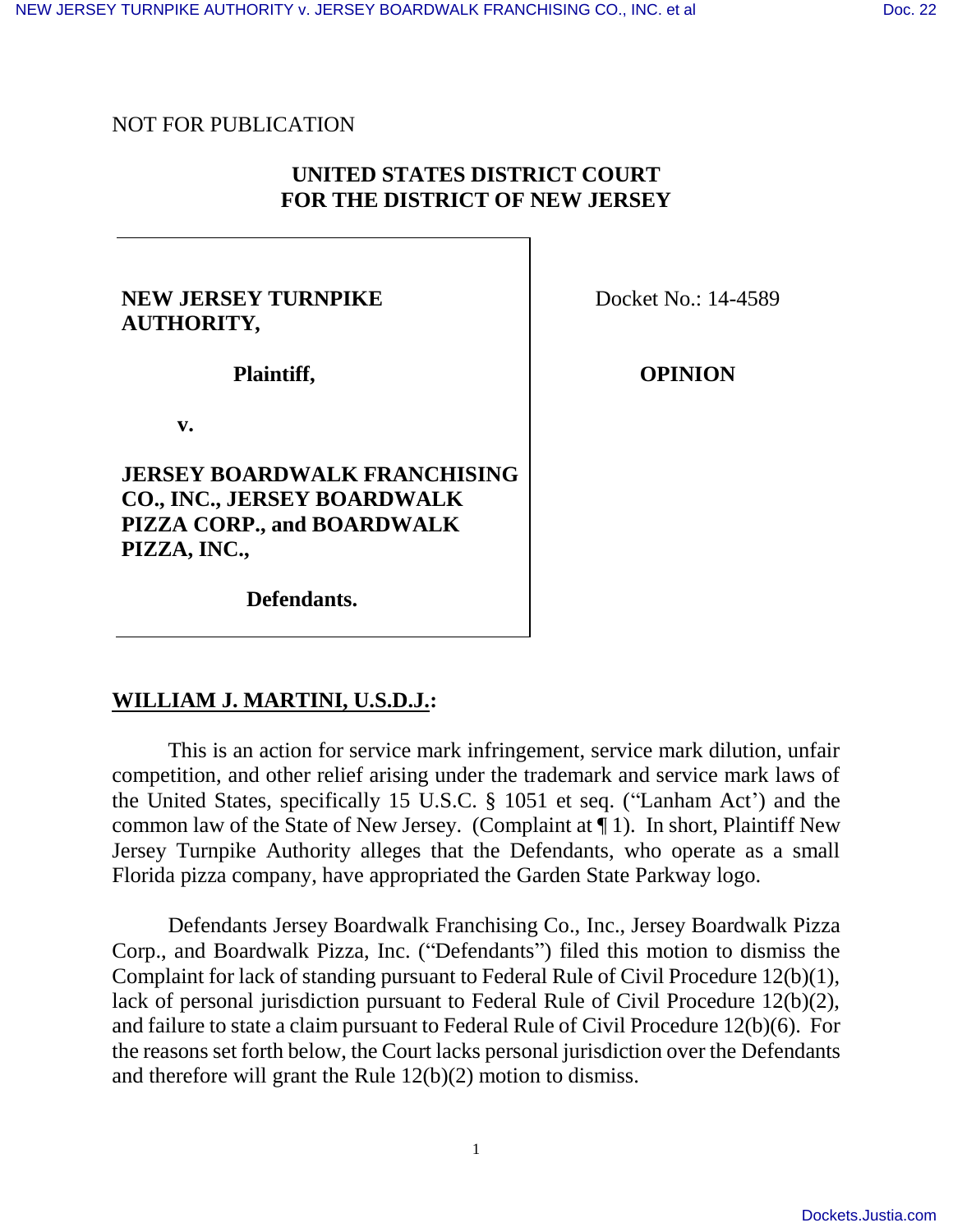# **I. BACKGROUND**

Plaintiff is a quasi-government organization located in Woodbridge, New Jersey. (Complaint at ¶ 2). Plaintiff is the owner of the Garden State Parkway logo. The logo has been in existence since 1956. The logo has been registered as a United States Service Mark in International Class 37 for highway management and maintenance services and Class 39 for travel information services. (Complaint at ¶ 19).



Jersey Boardwalk Pizza, Inc. ("Boardwalk Pizza"), a Florida corporation, formerly known as Boardwalk Pizza, Inc., owns and operates a pizza restaurant in Tavernier, Florida (the "Original Restaurant"). (Declaration of Paul DiMatteo ("DiMatteo Decl.") at ¶ 3). The Original Restaurant offers dine-in, take-out, and delivery services to its patrons exclusively within the state of Florida. (DiMatteo Decl. at ¶ 4). The owners are originally from the New Jersey towns of Belmar and Brick.

Defendants use two allegedly infringing trademarks:



The Original Restaurant began using the "Boardwalk Pizza" logo when it opened in 2005. (DiMatteo Decl. at ¶ 23). In November 2011, it obtained federal registration with the U.S. Patent and Trademark Office ("USPTO"). (DiMatteo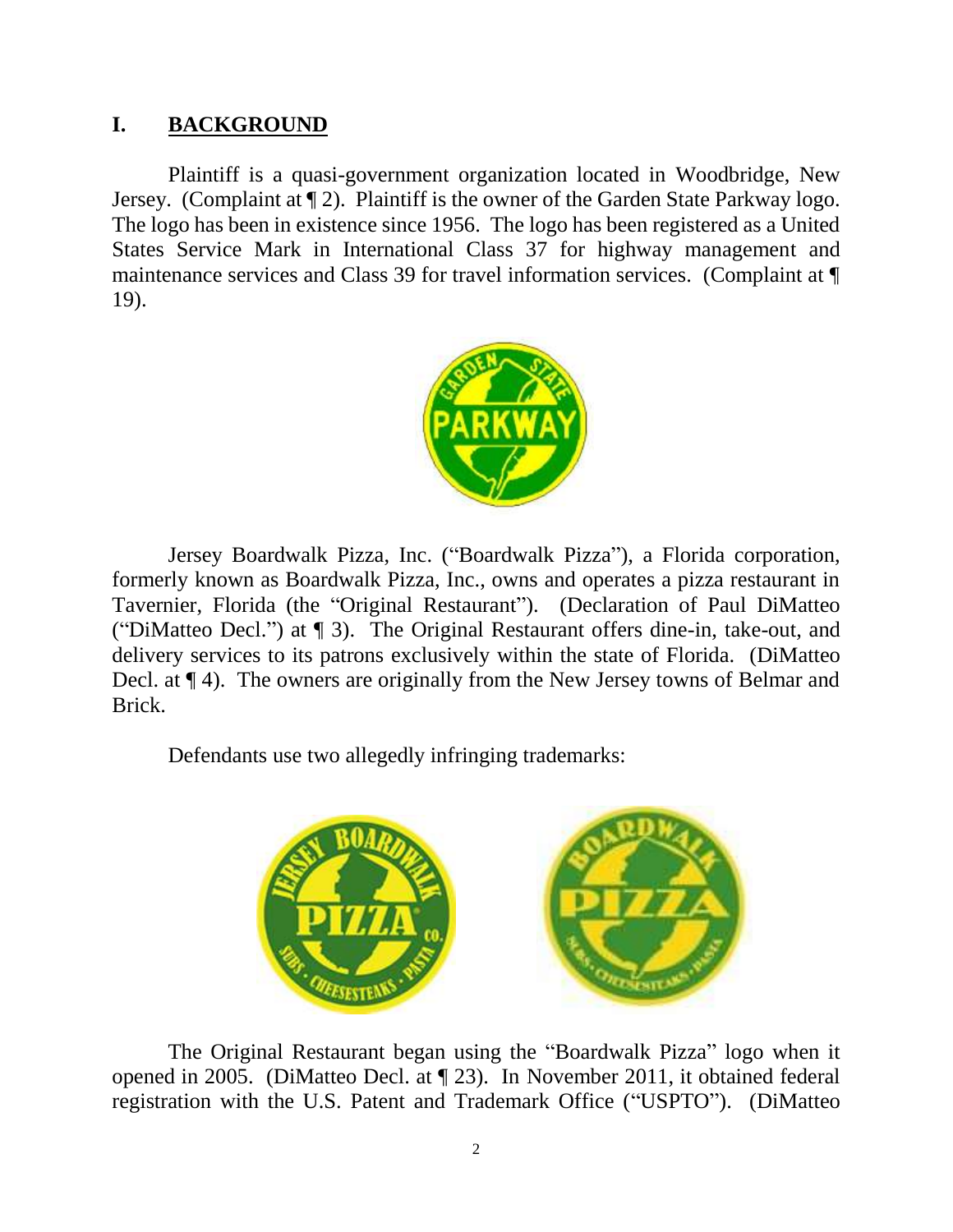Decl. at ¶ 24). In April 2014, the USPTO issued a determination regarding the "Jersey Boardwalk Pizza" logo that stated: "the trademark examining attorney has searched the USPTO's database of registered and pending marks and has found no conflicting marks that would bar registration under Trademark Act Section 2(d). TMEP §704.02; *see* 15 U.S.C. §I 052(d)." (DiMatteo Decl. at ¶ 30).

Jersey Boardwalk Franchising, Inc. ("JBF"), also a Florida corporation with its principal (and only) place of business in Homestead, Florida, is the franchisor of the *Jersey Boardwalk Co.®* franchise system. (DiMatteo Decl. at ¶ 9). JBF launched a franchise program offering qualified applicants the right to open and operate pizza restaurants modeled after the Original Restaurant under the mark *Jersey Boardwalk Co.®.* (DiMatteo Decl. at ¶ 10). JBF offered franchises to prospective franchisees from January 2013 through April 2014. (DiMatteo Decl. at ¶ 11). JBF never offered or sold any franchise opportunities in the state of New Jersey. (DiMatteo Decl. at ¶ 12). JBF is not presently offering franchises anywhere in the United States (or elsewhere), and has not offered franchise opportunities to anyone since April 30, 2014. (DiMatteo Decl. at ¶ 13).

The Defendants operate a website, jerseyboardwalkpizza.com. (*See*  Declaration of Ronald Israel). The website advertises Defendants as producing "Authentic Italian Food From Jersey." According to this website, the Defendants only have one location other than the Original Restaurant, which is located in Florida City, Florida. Although the website has a link stating "Franchise Opportunities – Click Here," the link routes to GoDaddy.com, where it states that the domain name "jerseyboardwalkfranchising.com" has expired.

Defendants' website has merchandise available. Before initiation of this lawsuit, no one had ever purchased any merchandise from the website. (DeMatteo Decl. at ¶ 20). Since the initiation of this lawsuit, Defendants have only sold \$577 worth of merchandise, \$200 of which was attributable to orders placed by New Jersey residents. (DeMatteo Decl. at ¶ 19).

In 2011, following the aftermath of Super Storm Sandy, Boardwalk Pizza sent a truck filled with charitable donations of food and supplies contributed by members of the Florida community to people in New Jersey. (DeMatteo Decl. at ¶ 5).

#### **II. LEGAL STANDARD – PERSONAL JURISDICTION**

Federal Rule of Civil Procedure 12(b)(2) provides for the dismissal of a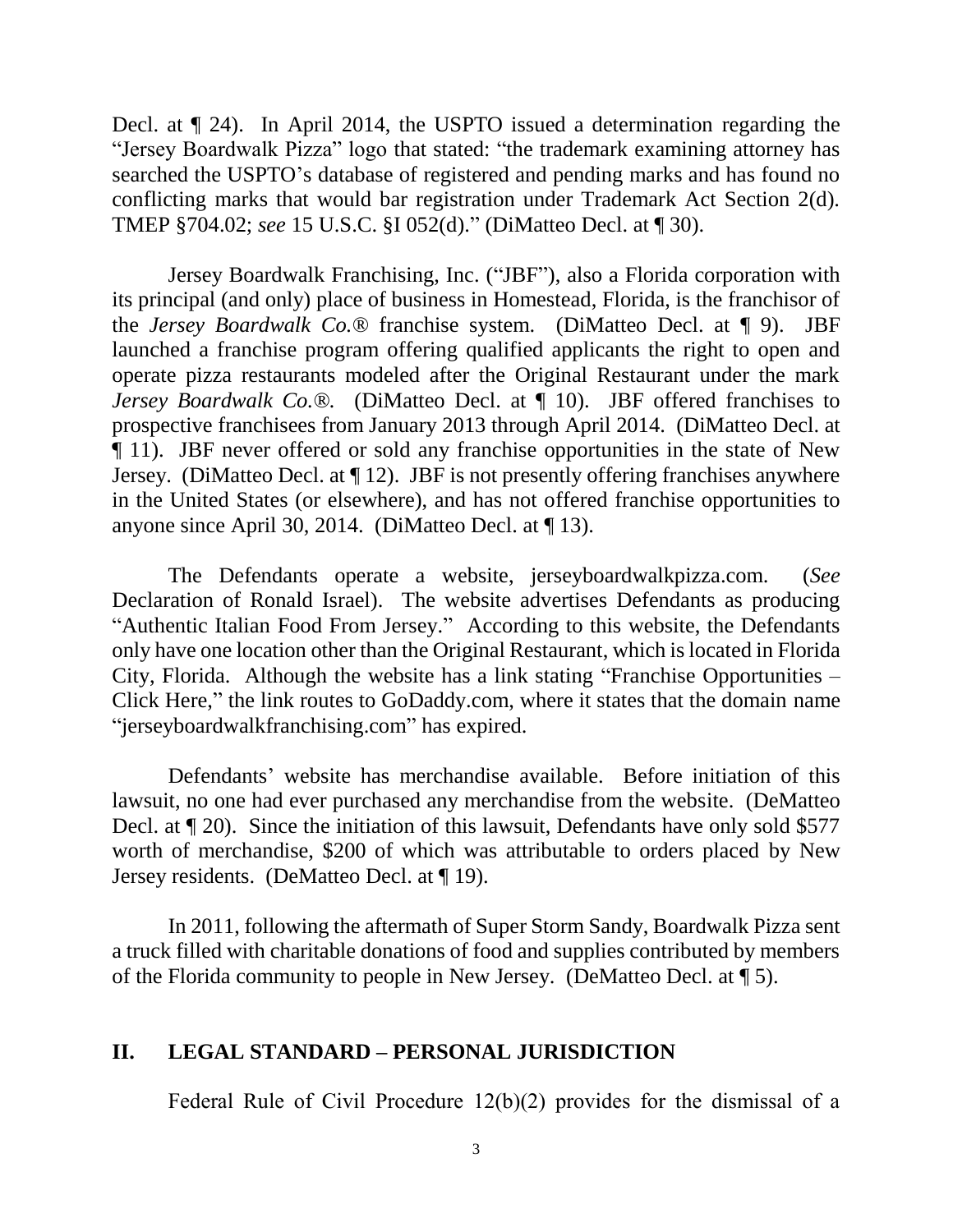complaint for lack of personal jurisdiction. "[T]o exercise personal jurisdiction over a defendant, a federal court sitting in diversity must undertake a two-step inquiry." *IMO Indus., Inc. v. Kiekert AG*, 155 F.3d 254, 258-59 (3d Cir. 1998). First, the court applies the relevant long-arm statute of the forum state to determine if it permits the exercise of jurisdiction. *Id.* at 259. Second, the court applies the principles of the Due Process Clause of the Constitution. *Id.* In New Jersey, this inquiry is collapsed into a single step because the New Jersey long-arm statute permits the exercise of personal jurisdiction to the fullest limits of due process. *See* N.J. Court. R. 4:4-4(c); *DeJames v. Magnificence Carriers*, *Inc*., 654 F.2d 280, 284 (3d Cir. 1981). Personal jurisdiction under the Due Process Clause requires a plaintiff to show that the defendant has purposefully directed its activities toward the residents of the forum state, or otherwise "purposefully avail[ed] itself of the privilege of conducting activities within the forum State." *Hanson v. Denckla*, 357 U.S. 235, 253 (1958).

"The due process limit to the exercise of personal jurisdiction is defined by a two-prong test. First, the defendant must have made constitutionally sufficient 'minimum contacts' with the forum." *Vetrotex Certainteed Corp. v. Consol. Fiber Glass Products Co.*, 75 F.3d 147, 150 (3d Cir. 1996) (*citing Burger King Corp. v. Rudzewicz,* 471 U.S. 462, 474 (1985)). "Second, if 'minimum contacts' are shown, jurisdiction may be exercised where the court determines, in its discretion, that to do so would comport with 'traditional notions of fair play and substantial justice.'" *Id.*  at 150-51 (*citing International Shoe Co. v. Washington*, 326 U.S. 310, 316 (1945)).

"Minimum contacts" over a non-resident defendant can be established in one of two ways: general jurisdiction or specific jurisdiction. *Metcalfe v. Renaissance Marine, Inc.*, 566 F.3d 324, 334 (3d Cir. 2009). General jurisdiction exists where the non-resident defendant has general contacts with the forum state that are "continuous and systematic." *Arlington Indus., Inc. v. Elec. Custom Distributors, Inc.*, 817 F. Supp. 2d 473, 477 (M.D. Pa. 2011) (*citing Helicopteros Nacionales de Colombia, S.A. v. Hall*, 466 U.S. 408, 414-166 (1984)). General jurisdiction allows a court to hear any and all claims against a party, even where the cause of action is unrelated to the forum. *Id.* at 477. Contacts with a forum are "continuous and systematic" where the Defendant is "essentially at home in the forum state." *Daimler AG v. Bauman*, 134 S. Ct. 746, 761 (U.S. 2014).

"When general jurisdiction is lacking, the lens of judicial inquiry narrows to focus on specific jurisdiction." *Foster-Miller, Inc. v. Babcock & Wilcox Canada*, 46 F.3d 138, 144 (1st Cir. 1995). Specific jurisdiction is established when a nonresident defendant has "purposefully directed" his activities at a resident of the forum, and the injury arises from or is related to those activities. *Gen. Elec. Co. v.*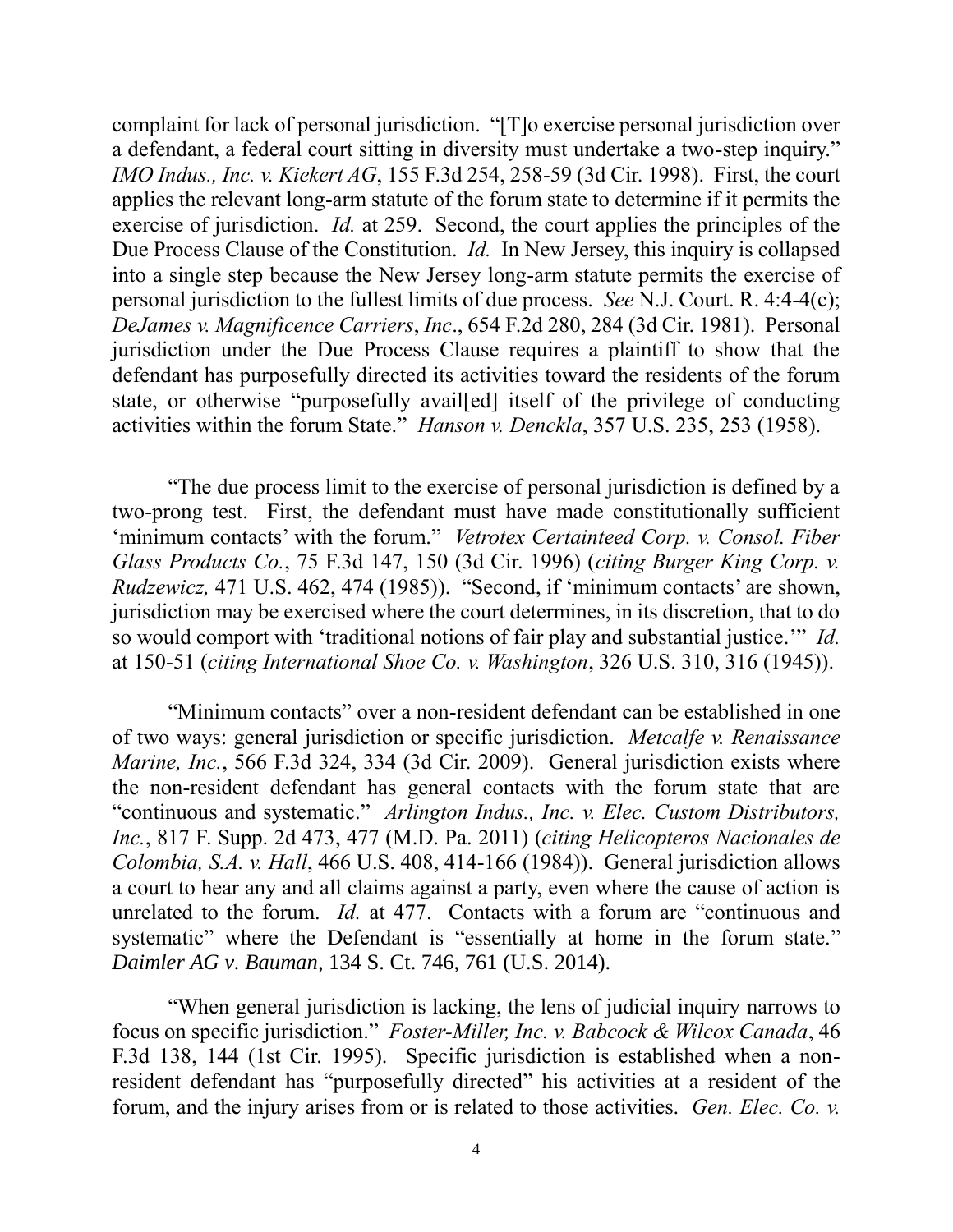*Deutz AG*, 270 F.3d 144, 150 (3d Cir. 2001) (*citing Burger King*, 471 U.S. at 472). Analysis for specific jurisdiction is a three-part inquiry. *O'Connor v. Sandy Lane Hotel Co., Ltd.*, 496 F.3d 312, 317 (3d Cir. 2007). First, the defendant must have "'purposefully directed' his activities" at the forum. *Id.* (*citing Burger King*, 471 U.S. at 472). The existence of the first element will vary with the "quality and nature of the defendant's activity," but there must be "some act by which the defendant purposefully avails itself of the privilege of conducting activities within the forum State, thus invoking the benefits and protections of its laws." *Hanson v. Denckla*, 357 U.S. 235, 253 (1958). Second, the plaintiff's claim must "arise out of or relate to" at least one of those specific activities. *O'Connor v. Sandy Lane Hotel Co., Ltd.*, 496 F.3d at 317 (*citing Helicopteros*, 466 U.S. at 414). Third, if the prior two requirements are met, courts may consider additional factors to ensure that the assertion of jurisdiction otherwise "comport[s] with 'fair play and substantial justice.'" *Id.* (*citing Burger King,* 471 U.S. at 476). Specific jurisdiction comports with fair play and substantial justice where a defendant "purposefully avails itself of the privilege of conducting activities within the forum State, thus invoking the benefits and protections of its laws." *See J. McIntyre Mach., Ltd. v. Nicastro*, 131 S. Ct. 2780, 2787-88 (U.S. 2011).

Plaintiff also argues that Defendants' minimal contacts should be considered under the *Calder* effects test. *Calder v. Jones*, 465 U.S. 783 (1984). The *Calder* test determines whether specific jurisdiction exists in certain contexts, even where the traditional test for minimal contacts would fail. *See Miller Yacht Sales, Inc. v. Smith*, 384 F.3d 93, 108 (3d Cir. 2004). The *Calder* test has three prongs: (1) the defendant must have committed an intentional tort; (2) the plaintiff must have felt the brunt of the harm caused by that tort in the forum; and (3) the defendant must have expressly aimed his tortious conduct at the forum, such that the forum can be said to be the focal point of the tortious activity. *IMO Indus., Inc. v. Kiekert AG*, 155 F.3d 254, 265-66 (3d Cir. 1998).

# **III. DISCUSSION**

Defendants do not have constitutionally sufficient "minimum contacts" with New Jersey. Other than the de minimus sale of branded merchandise items that, arguably, were purchased due to the publicity surrounding this lawsuit, Defendants have conducted no business with New Jersey residents. The "'level of interactivity and commercial nature' of Defendants' website is minimal." *Ackourey v. Sonellas Custom Tailors*, 573 F. App'x 208, 211 (3d Cir. 2014) (*quoting Zippo Mfg. Co. v. Zippo Dot Com, Inc.*, 952 F. Supp. 1119, 1124 (W.D. Pa. 1997)). The website's only interactive portion is the merchandise page, and merchandise is a de minimus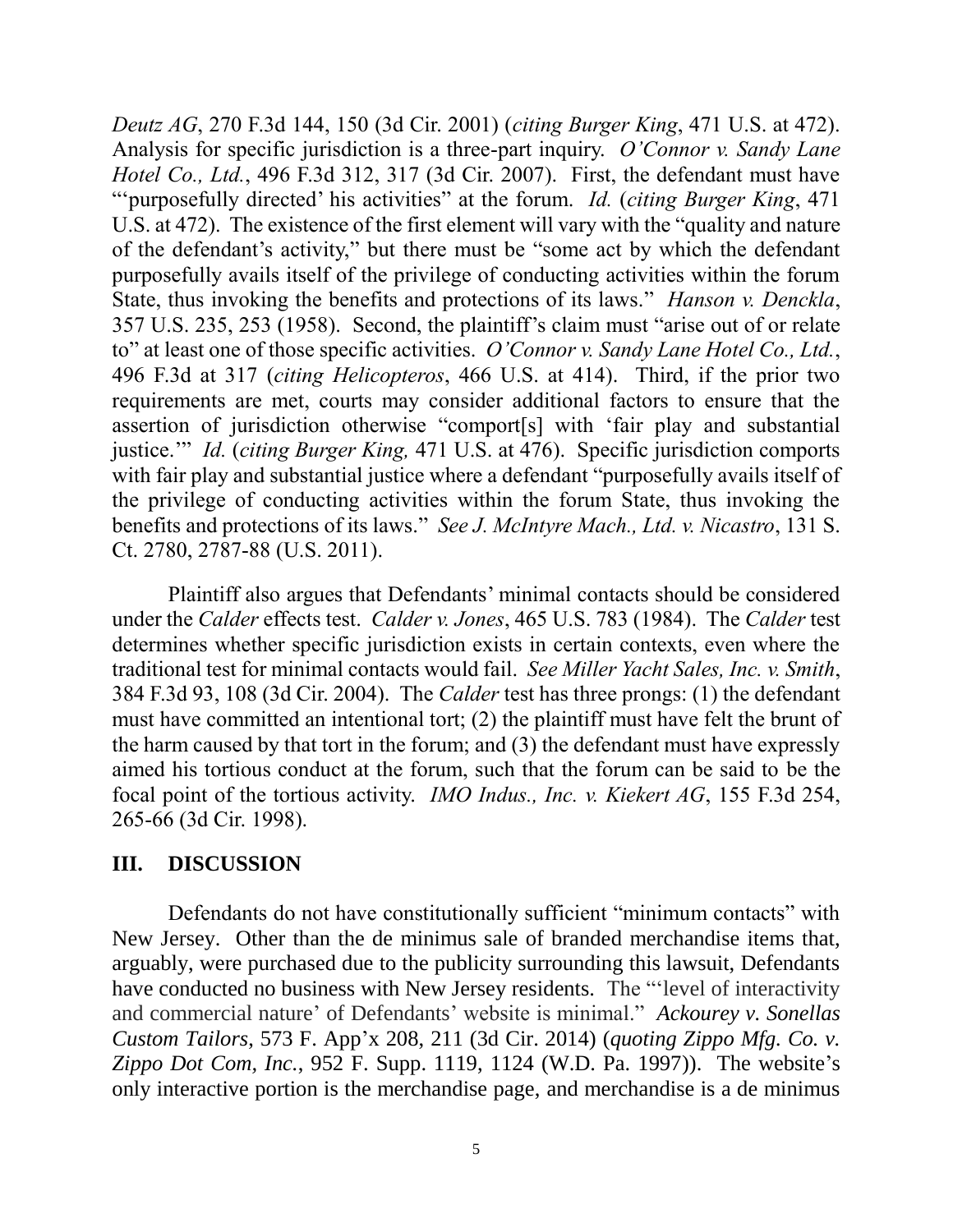portion of the Defendants' business. *See Richter v. INSTAR Enterprises Int'l, Inc.*, 594 F. Supp. 2d 1000, 1007-09) (N.D. Ill. 2009) (noting that where a defendant's internet-based sales in a state represent both a small percentage of a defendant's total sales and a small volume of sales overall, defendants' contact with the forum state cannot be said to be substantial); *Nelson v. Massachusetts Gen. Hosp.*, No. 04-CV-5382 (CM), 2007 WL 2781241, at \*22 (S.D.N.Y. Sept. 20, 2007) *aff'd*, 299 F. App'x 78 (2d Cir. 2008) ("This court is aware of no case where a finding of substantial solicitation . . . was predicated on the operation of an interactive website that has generated a small amount of activity and a de minim[u]s amount of revenue in the forum state.").

Plaintiff's argument that sending a truck full of aid from Florida to victims of Hurricane Sandy constituted a publicity stunt resulting in purposeful availment of New Jersey is simply not persuasive. That contact with New Jersey is still too attenuated to put the Defendants on notice that they would be subject to a trademark infringement suit in New Jersey.

Even the *Calder* test is of no avail to Plaintiff. Although Plaintiff may have felt the brunt of harm in New Jersey, it could not be said that New Jersey is the focal point of the offending activity. Florida is the focus of the activity. The spread of the allegedly infringing mark via merchandise sales on the internet is random and fortuitous.

Plaintiff's argument that the evocation of "Jersey" in its advertising constitutes purposeful availment of the forum state is also not persuasive. While the Defendants are evoking sentimentality with New Jersey natives in Florida for the purposes of winning customers, this appeal to the idea of "Jersey" does not demonstrate purposeful availment of the privileges of doing business in New Jersey. *See Hanson v. Denckla*, 357 U.S. 235, 253 (1958). On the contrary, the Defendants' use of the idea of "Jersey" or "Italian food from Jersey" bears an element of nostalgia or even exoticism that is clearly directed to consumers outside of New Jersey.

# **IV. CONCLUSION**

For the reasons set forth above, the Defendants' motion to dismiss for lack of personal jurisdiction is granted. An appropriate order follows.

/s/ William J. Martini

## \_\_\_\_\_\_\_\_\_\_\_\_\_\_\_\_\_\_\_\_\_\_\_\_\_\_\_\_\_  **WILLIAM J. MARTINI, U.S.D.J.**